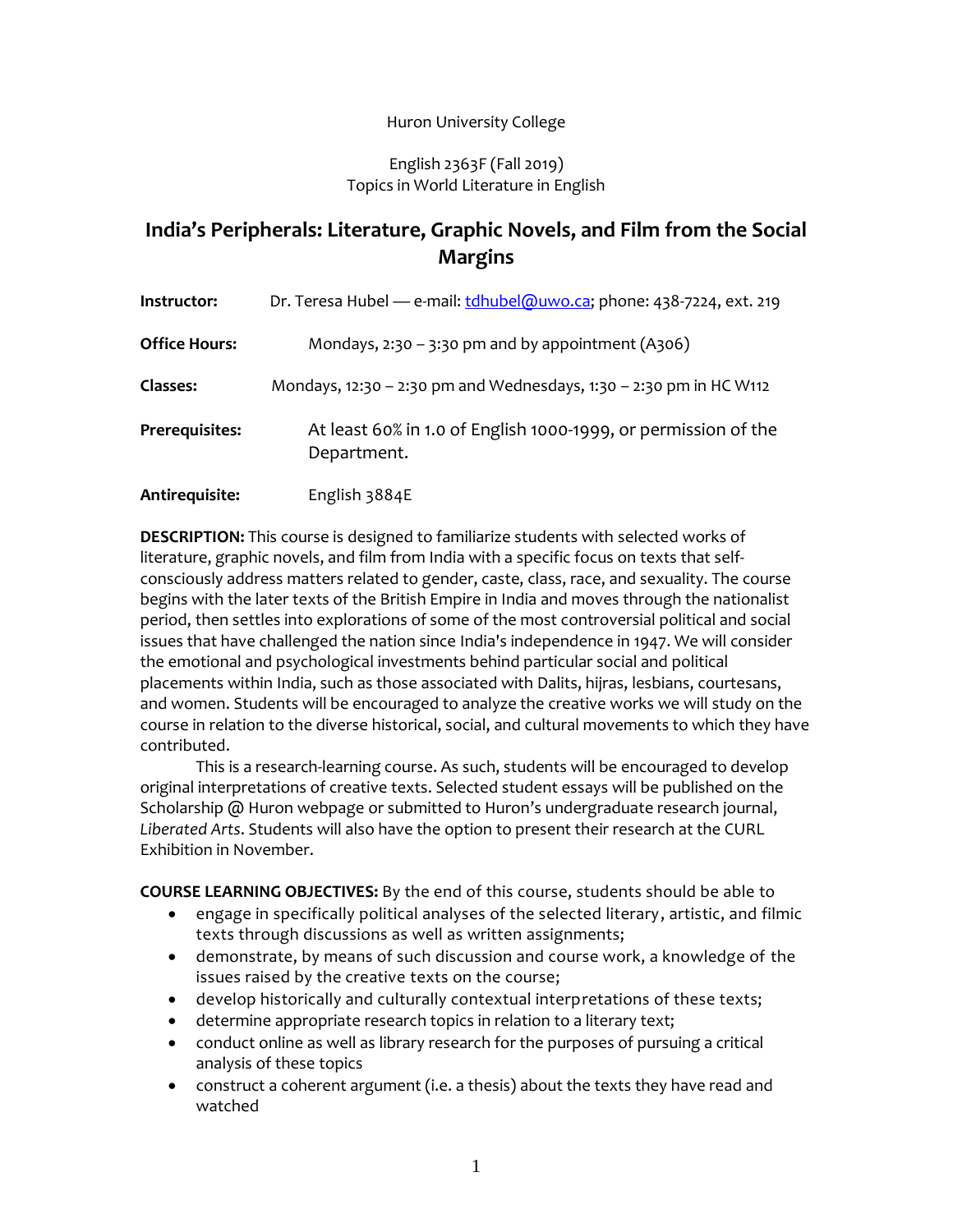- write logically and persuasively in fluent, standard English using the appropriate MLA conventions for scholarly-critical writing
- demonstrate the ability to locate and engage with secondary critical readings and to balance and integrate those readings with their own analysis of the primary texts.

**DESCRIPTION OF CLASS METHODS**: If numbers permit, this course will be run as a seminar, which means that discussion is essential. For this reason, students should read (and, whenever at all possible re-read) the assigned material *prior* to coming to class. Students will be graded on their individual contributions to our discussions, on their individual assignments as well as on work that they will do in a group.

### **REQUIRED TEXTS:**

Bama. *Sangati*.

Durgabai Vyam, Subhash Vyam, Srividya Natarajan, and S. Anand. *Ambedkar: The Fight for Justice.*

Patil, Amruta. *Kari*.

 $\mathcal P$  Most of the required texts – including short stories, poems, essays and a play – are available on the course OWL site: see class schedule for titles, though keep in mind that some readings will be added as the course progresses.

# **METHOD OF EVALUATION (see REQUIREMENTS below):**

#### **(Option 1)**

# **(Option 2)**

| (see REQUIREMENTS below for explanation of above options) |  |
|-----------------------------------------------------------|--|

# **COURSE SCHEDULE AND LIST OF READINGS**

Please finish the reading for each week before you arrive at class, including the reading for each group presentation, which will be made available on the course website. The participation portion of your attendance and participation mark will be determined on the basis of your ability to contribute to classroom discussions about the texts. (The term "OWL" refers to the course website.)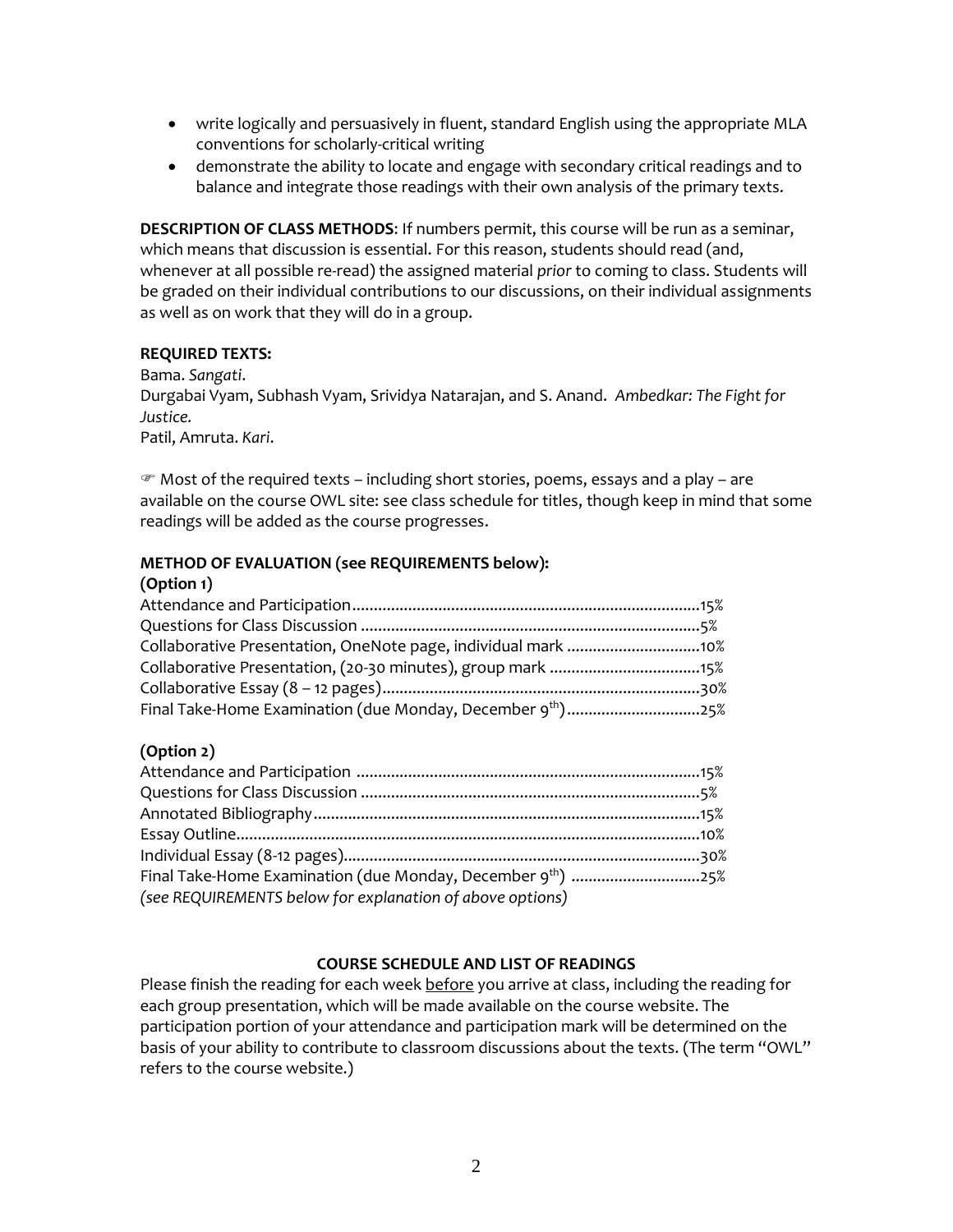|                | Week of                      | <b>Topic</b>                                                                                                                                                                               | <b>Assigned Readings</b>                                                                                                                                                                                                                                                                                                                                                                        |
|----------------|------------------------------|--------------------------------------------------------------------------------------------------------------------------------------------------------------------------------------------|-------------------------------------------------------------------------------------------------------------------------------------------------------------------------------------------------------------------------------------------------------------------------------------------------------------------------------------------------------------------------------------------------|
| $\mathbf{1}$   | September 9<br>September 11  | Introduction to<br>the Course<br><b>Learning to Use</b><br><b>OneNote with Ryan</b><br>Rabie, Huron's<br><b>Digital Initiatives</b><br>Librarian                                           | Catherine Hall's chapter "Of Gender and Empire," pp. 46-58,<br>excerpt on OWL                                                                                                                                                                                                                                                                                                                   |
| $\overline{2}$ | September 16                 | Gender,<br><b>Empire, and</b><br>Nationalism:<br>A Brief History<br>of the Making<br>of Modern<br>India                                                                                    | Rudyard Kipling: "Mandalay," "The Suttee," "The Ballad of East<br>$\bullet$<br>and West," "The Ladies," and "The White Man's Burden" on<br><b>OWL</b><br>Rudyard Kipling: "Beyond the Pale" and "His Chance in Life" on<br>$\bullet$<br><b>OWL</b><br>Rajeswari Sunder Rajan's excerpt of chapter on OWL<br>$\bullet$<br>Swarnakumari Devi's "Mutiny" on OWL<br>$\bullet$                       |
| 3              | September 23<br>September 25 | The Women<br>Question<br>Discussion<br>Questions #1<br>and $#2$<br><b>Doing Original</b><br>Scholarship<br><b>Visit from Huron</b><br>Associate<br><b>Librarian Rachel</b><br><b>Melis</b> | Partha Chatterjee's essay on OWL<br>Attia Hossain's "The First Party" on OWL<br>"Another Woman" by Imitiaz Dharkar, on OWL                                                                                                                                                                                                                                                                      |
| 4              | September 30                 | <b>The Challenges</b><br>of Dalit<br>Literature and<br><b>Politics</b><br>Discussion<br>Questions #3<br>and $#4$                                                                           | Bama's Sangati<br>Gail Omvedt's Dalit Visions, excerpt, on OWL<br>The Casteless Collective, youtube video on OWL<br>Sumit Chaturvedi's "Communicating Caste, Invisibilizing<br>Violence," from The Polis Project, on OWL<br>Teresa Hubel, "Tracking Obscenities: Dalit Women, Devadasis,<br>$\bullet$<br>and the Linguistically Sexual," from The Journal of<br>Commonwealth Literature, on OWL |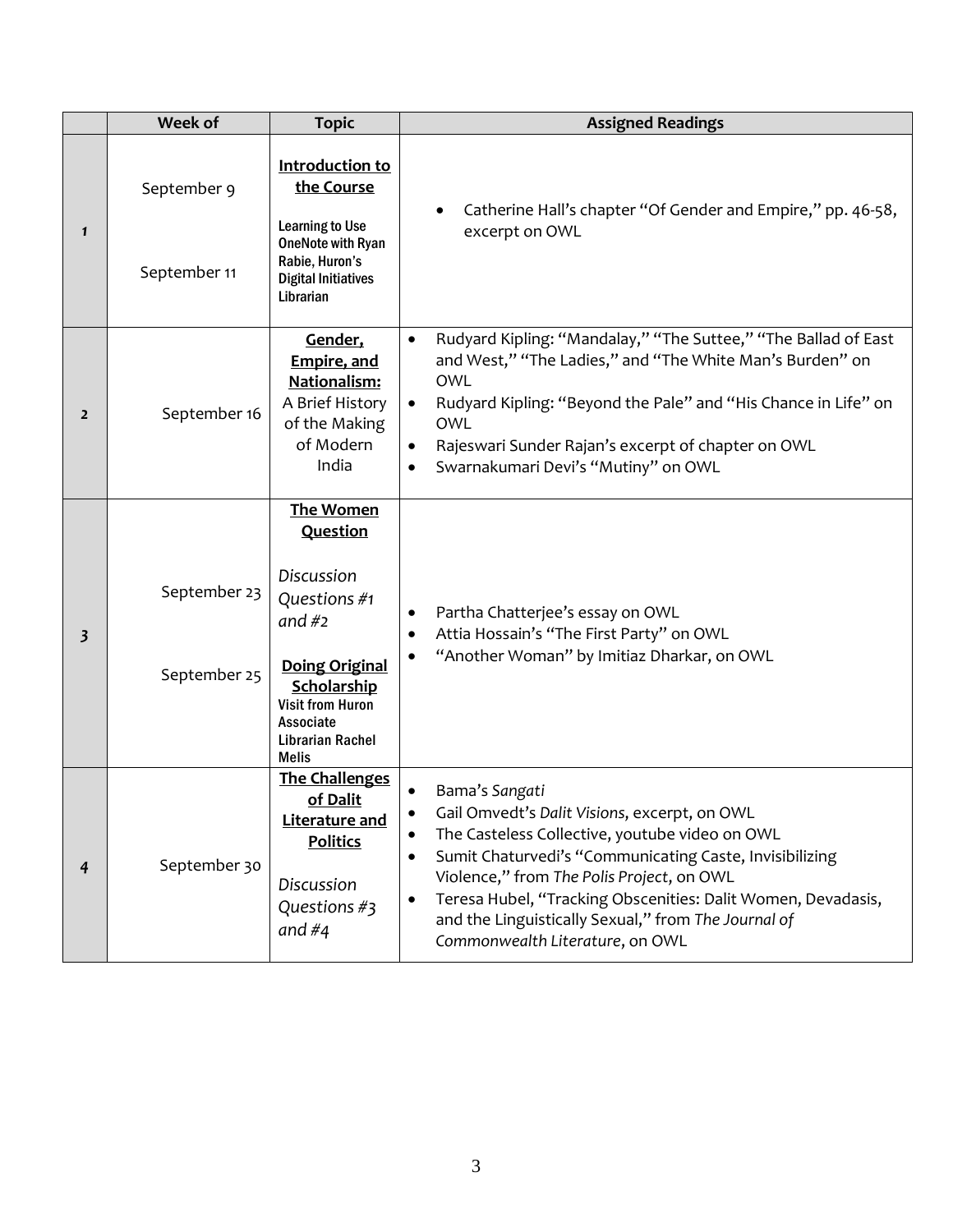|    | <b>Week of</b>           | <b>Topic</b>                                                                                                                                                                   | <b>Assigned Readings</b>                                                                                                                                                                                                                             |
|----|--------------------------|--------------------------------------------------------------------------------------------------------------------------------------------------------------------------------|------------------------------------------------------------------------------------------------------------------------------------------------------------------------------------------------------------------------------------------------------|
| 5  | October 7                | <b>The Challenges</b><br>of Dalit<br>Literature and<br>Politics,<br>continued<br><b>Class Visit from</b><br>Srividya Natarajan                                                 | Srividya Natarajan's (et. al) graphic novel, Ambedkar: The Fight<br>for Justice<br>B.R. Ambedkar's, What Gandhi and Congress Have Done to the<br>$\bullet$<br>Untouchables, excerpt, on OWL<br>Selected poems and short stories, on OWL<br>$\bullet$ |
| 6  | October 14<br>October 16 | <b>THANKSGIVING</b><br><b>DAY</b><br><b>Diasporas</b>                                                                                                                          | Sujata Bhatt's "A Different Way to Dance," on OWL                                                                                                                                                                                                    |
| 7  | October 21<br>October 23 | <b>Sexual</b><br><b>Subversives</b><br>Discussion<br>Questions #5<br>and $#6$<br>(Annotated<br><b>Bibliography Due</b><br>for those not<br>doing<br>Collaborative<br>Projects) | Mahesh Dattani's play Seven Steps Around the Fire on OWL<br>$\bullet$<br>Excerpt from Serena Nanda's Neither Man nor Woman: The Hijras<br>$\bullet$<br>of India on OWL<br>Siddarth Narrain's "Being a Eunuch," from countercurrents.org<br>on OWL    |
| 8  | October 28               | <b>Sexual</b><br><b>Subversives</b><br>continued<br>Discussion<br>Questions #7<br>and $#8$                                                                                     | Ismat Chughtai's "Quilt" on OWL<br>$\bullet$<br>Amruta Patil's Kari<br>$\bullet$<br>Link about legal history of homosexuality in India:<br>$\bullet$<br>https://www.theguardian.com/commentisfree/2018/sep/06/india-<br>Igbt-homophobia-section-377  |
| 9  | November 4               | <b>FALL READING</b><br>WEEK                                                                                                                                                    |                                                                                                                                                                                                                                                      |
| 10 | November 11              | Collaborative<br>Presentations<br>(Essay Outlines<br>due for those<br>doing individual<br>essays)                                                                              | Read assigned poems and/or short stories - see OWL page for<br>٠<br>this date                                                                                                                                                                        |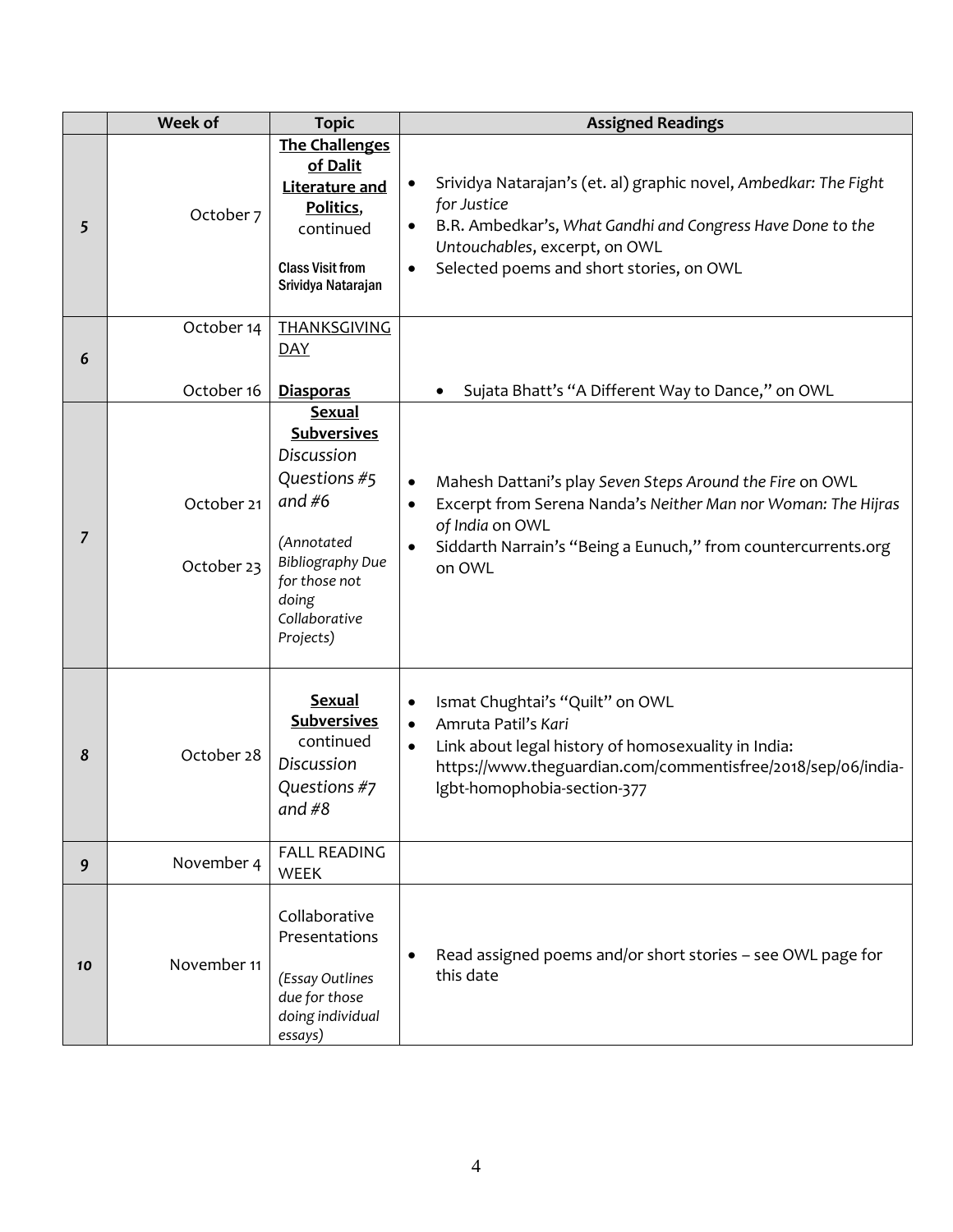|    | Week of                  | <b>Topic</b>                                                                                                                                                                                                | <b>Assigned Readings</b>                                                                                                                                                                        |
|----|--------------------------|-------------------------------------------------------------------------------------------------------------------------------------------------------------------------------------------------------------|-------------------------------------------------------------------------------------------------------------------------------------------------------------------------------------------------|
| 11 | November 18              | Collaborative<br>Presentations                                                                                                                                                                              | Read assigned poems and/or short stories - see OWL page for<br>$\bullet$<br>this date                                                                                                           |
| 12 | November 25              | <b>The Courtesan</b><br>Obsession<br>Film - Umrao<br>Jaan (1981);<br>director<br>Muzzafar Ali,<br>performers<br>Rekha,<br>Nasirruddin<br>Shah, etc.<br>(Essays due for<br>those doing<br>individual essays) | Lyrics and translations of songs from Umrao Jaan - see OWL<br>$\bullet$<br>Geoffrey Booth's essay, "Making a Woman from a Tawaif:<br>$\bullet$<br>Courtesans as Heroes in Hindi Cinema," on OWL |
| 13 | December 2<br>December 4 | <b>Film Discussion</b><br>Wrapping up<br>loose ends and<br>reviewing for<br>the take-home<br>exam                                                                                                           | Teresa Hubel, "From Tawaif to Wife? Making Sense of<br>$\bullet$<br>Bollywood's Courtesan Genre," from The Magic of Bollywood: At<br>Home and Abroad, on OWL                                    |

# REQUIREMENTS:

# **Option 1**

The Collaborative Assignments - Just under half of your mark for this course will be based on group work, specifically on the Collaborative Presentation (15%) and the Collaborative Essay (30%). You will be assembled in groups of 2-3 early on in the course and assigned a literary text which has not yet received any critical or scholarly attention. All of the texts will be available through the OWL course site. Your group will do the necessary historical, cultural, political, or global research to come up with an interpretation of your text. This will involve identifying who the author is, where she or he is based, what his or her politics are, the themes of the text, etc.

**a) Collaborative Presentation, with OneNote** – This assignment consists of 2 components: a OneNote page, which your group will complete while doing the preparation for your presentation; and an in-class presentation. The OneNote aspect of the assignment is worth 10% of your overall mark, and each student in the group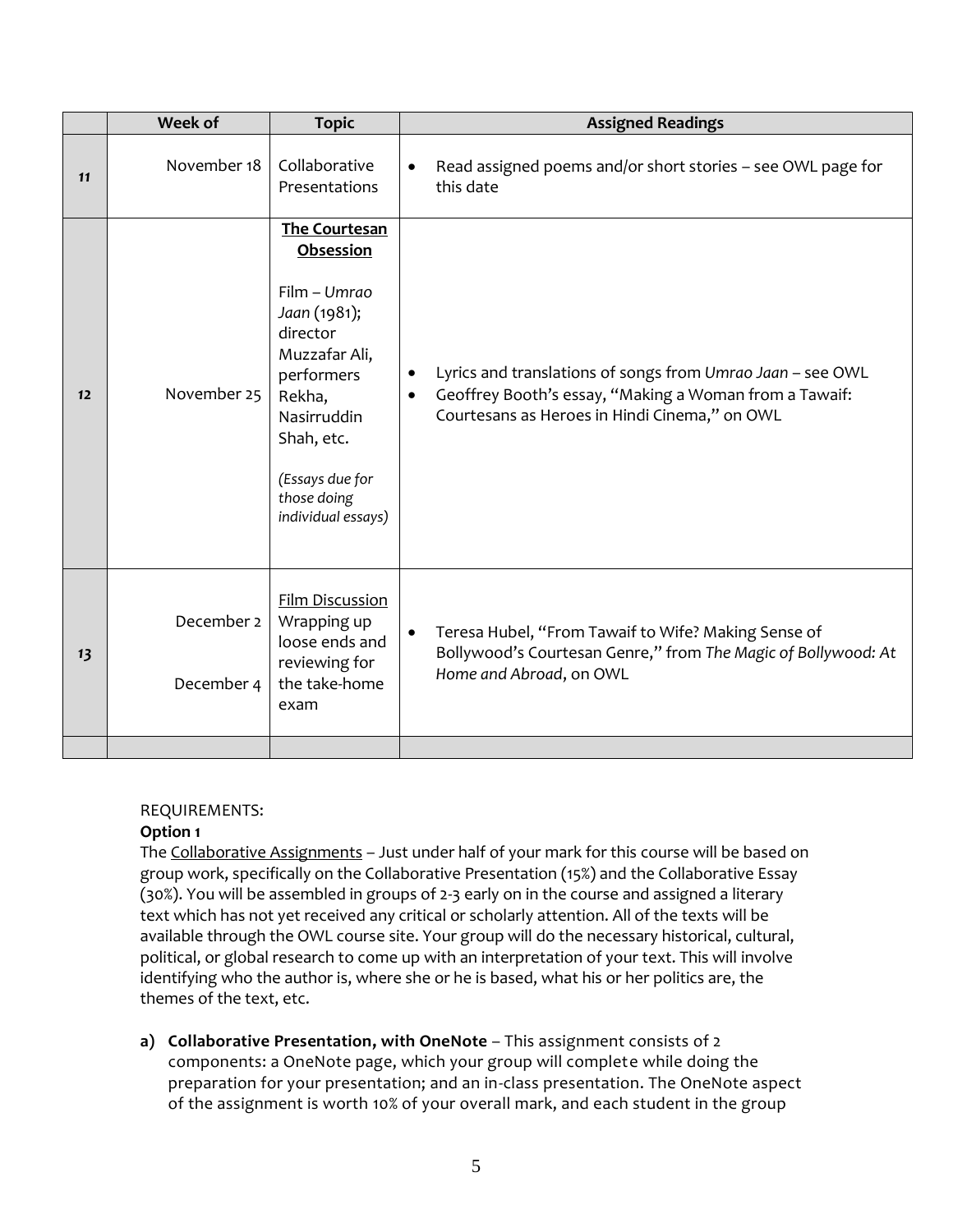will get an individual mark based on their contribution to the group's OneNote page, which I will oversee. All groups will have access to every other OneNote page, since these will be potentially very useful to you in this course. A workshop on OneNote, a Microsoft program which is available as a free download, will be held in class on Wednesday, September  $11^{th}$ . The class presentation is worth 15% and is a collective mark, based on how well the group presents its topic and its interpretation of the text and the kind of discussion the group members generate in class.

### All presentations will <u>occur during the weeks of November 11<sup>th</sup> and November 18<sup>th</sup>.</u>

Depending on how many groups there are, you will have 20-30 minutes to present the research you've done in the process of developing an interpretation of your group's literary text. This presentation is meant to give you an opportunity to discuss your research findings, suggest some arguments you might make about the text, and get feedback from the class that will assist you when you sit down as a group to write your essay. Therefore, it is imperative that you structure your presentation in such a way as to invite the class to participate (in other words, don't spend the whole time talking!) Ask questions that will get your listeners (and your group) thinking; present interpretative possibilities and solicit responses to them; explain any conundrums your group has encountered in its research and request help in resolving them. Remember, a presentation does not have to have a clearly articulated thesis/argument, though you can choose to present one for the sake of discussion. Instead, you might want to range over your subject more widely, presenting various (even contradictory) approaches to the work(s) of literature assigned to your group.

Your presentation must be accompanied by a 2-page point-by-point outline, one page of which must be a bibliography containing a list of works consulted (you can choose to send this to me via email so that I might post it on our course website before the class in which you give your presentation, or you can make a photocopy for each student, and for me, and hand it out in class).

The entire assignment is worth 25%: OneNote page (10% - marked individually) + Collaborative Group Presentation (15%).

**b) Collaborative Essay** (due exactly 2 weeks after the date of your group presentation; so, for example, if your group presents on November  $11<sup>th</sup>$ , your group essay will be due on November 25<sup>th</sup>):

> As a group, you will write an **8–12 page essay** in which you interpret the literary text you've been assigned. How you choose to apportion the writing is entirely up to you as a group. *With the essay you will also submit a short abstract as well as a list of keywords.*

You should use standard MLA documentation style in your essay, and you should endeavour to get this style right. In marking your essay, I will take into consideration the calibre of your arguments and analysis as well as the correctness of your grammar and the aptness of your writing. You will lose marks if your use of the latest MLA documentation style is sloppy or if your essay shows other signs of carelessness. All students in the group will receive the same mark on the essay. If, during the course of your group's writing of the essay, you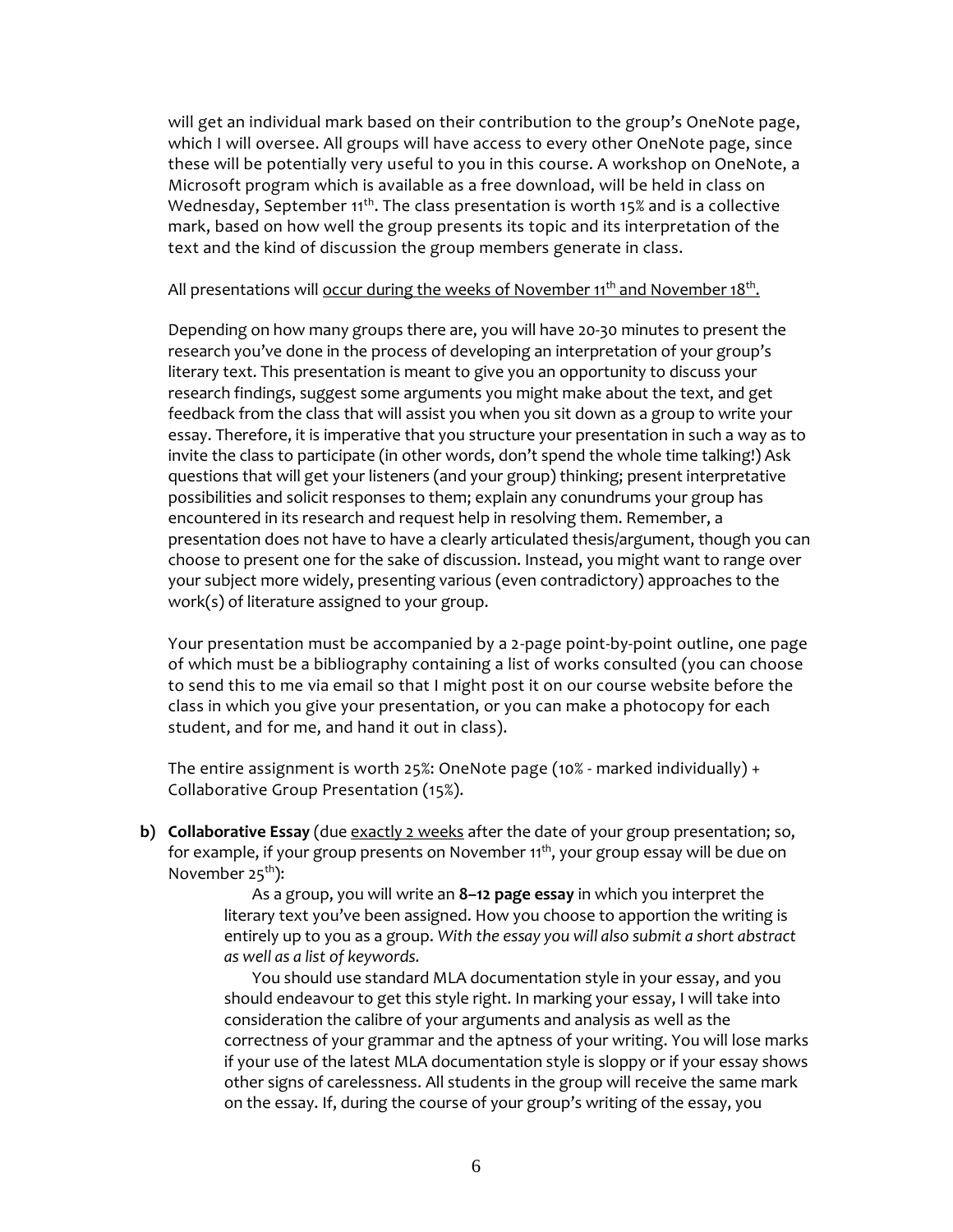encounter any difficulty with the relationship between the group members (I mean difficulty that might prevent your group from meeting its essay deadline), please come see me.

This is a research essay in a senior English course; as such, it must contain significant evidence of research. Your Works Cited list should, therefore, list **at the very least 5 secondary sources** (this is the bare minimum), not including the bibliographical citation(s) for your primary text (the poem or short story about which you have constructed an interpretation).

#### **Option 2**

### Can't Do Collaborative Assignments?

Should you, for whatever reason, decide that you cannot do group assignments, you may choose to do an annotated bibliography, an essay outline, and an individual essay instead.

- a) **Annotated Bibliography –** I will assign you a literary text or a series of texts to interpret (you will *not* get to choose your text or texts), then you will submit to me the *7-item*  annotated bibliography (due Wednesday, October 23<sup>rd</sup>) in which you explain how each of these books, essays, web sources, book chapters, etc. will help you to interpret your literary text(s).
- b) **Essay Outline** (due Wednesday, November 11<sup>th</sup>) you will submit a 2-3 page outline of your essay, which contains a working thesis statement as well as detailed descriptions of your proposed individual points. In the course of writing your essay, you might alter your thesis as well as various individual points in your argument, but the essay topic and general focus must remain the same as in your outline.
- c) **Individual Essay –** you will submit **an 8-12 page final essay** by Wednesday, November 25th in which you interpret the literary work(s) you have been assigned.

**Individual Students' Discussion Questions** — Each of you will be asked to compile a list of three discussion questions for **one** particular class during the course of the term. (Be prepared to sign up for your discussion questions the first week of class.) You should also ensure that you have enough copies of your sheet of questions to distribute to the other members of the class, or, if you submit your questions in a Word document to me (via email), I will upload the document to the OWL class webpage, though you must ensure that you get this file to me at least 5 hours before the class in which the questions are due. These questions will be worth 5% of your mark, and this assignment will be judged according to the calibre of the questions you create in relation to the assigned readings. Although we may not be able to discuss all three questions during the class, students should nevertheless be prepared to speak to any of their questions.

**Attendance and Participation** – Although reading the texts on this course is hugely important, it's not enough. This course also requires the regular participation of all its members if it is to be successful and if you are to learn what it has to offer you. For this reason, 15% of every student's final grade will be based on their record of attendance and their contribution to discussions: 10% on attendance alone and 5% on participation.

**If you are absent for 21 hours of class meetings (the equivalent of 7 weeks of class meetings) in the entire course, you will forfeit this grade entirely.**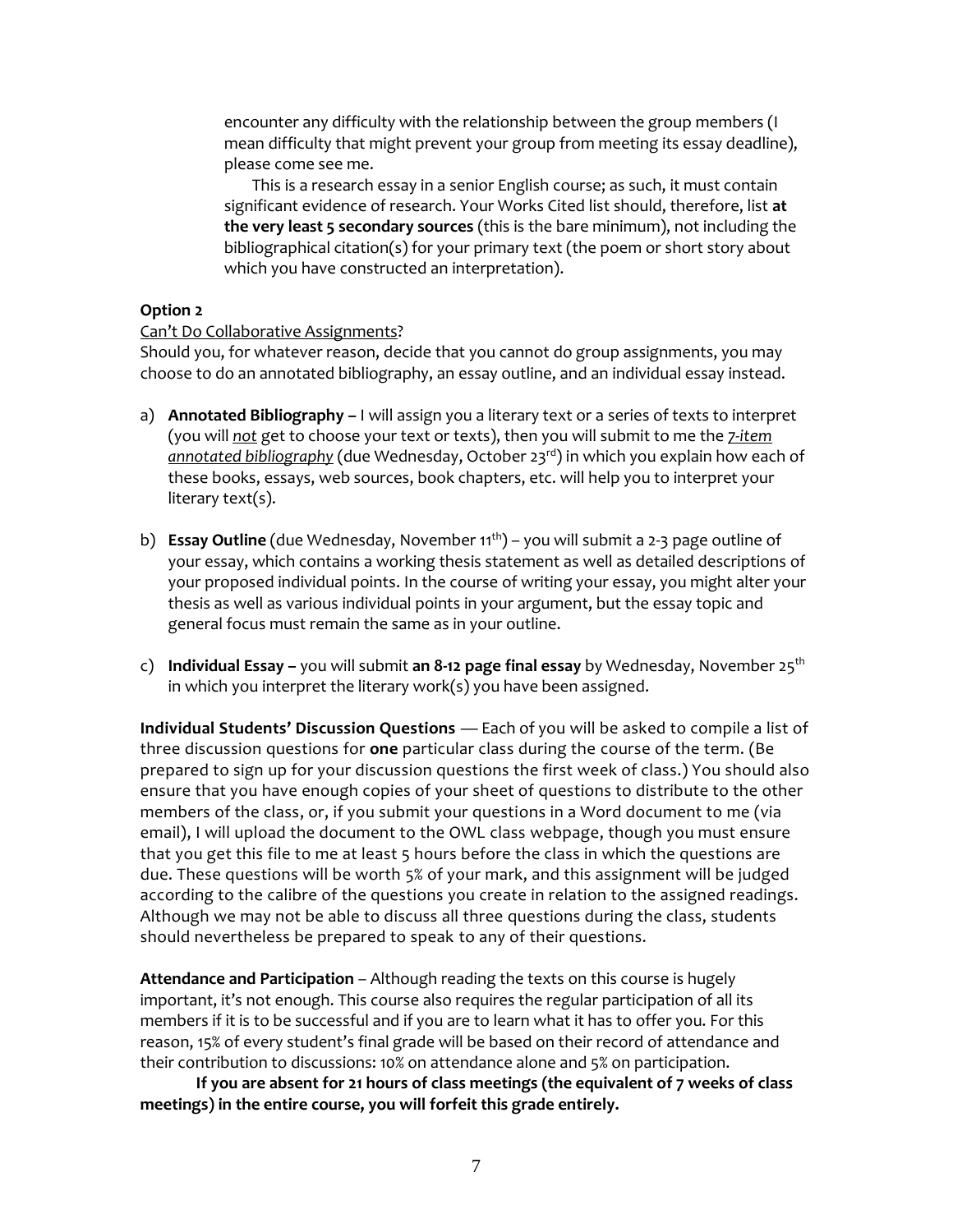Furthermore, in order for you to be able to offer significant contributions, it's important that you *arrive at each class having already done the reading and the thinking* that is necessary for you to come up with appropriately thoughtful comments and interpretations. Your attendance mark will take into account how many classes you attend, while your participation mark will measure how well your comments demonstrate knowledge of the readings and active engagement with other class members.

*If students miss class, they are not normally entitled to Academic Accommodation regarding the Attendance and Participation grade. This particular grade registers only students' presence in class and their participation. If you are absent from class, your attendance and participation grade will very likely decline.*

Please obtain notes from a classmate if you miss one or more classes and notify me as soon as possible if a serious illness or other concern is affecting your ability to keep up with the course.

**Take-Home Exam** – the exam will consist of two questions, one of which will include a sight reading of a literary text. Both of these will be essay questions. You will receive this exam the last day of class (Wednesday, December 4<sup>th</sup>), and it is due on Monday, December 9<sup>th</sup> by noon. You are required to submit your exam through the OWL website for the course. This exam is worth 25%.

#### **Concerning Essays and Other Assignments**

Essays should conform to current MLA format; this documentation style is described in detail in *The MLA Handbook*, which is available both in the library as well as on the internet (see the OWL website for this course for a link). **Essays and assignments must be submitted via the course website**. **Always keep an electronic copy of any work you submit, and PLEASE DO NOT SLIDE ESSAYS UNDER MY OFFICE DOOR.**

**Extensions** will be granted **for medical or compassionate reasons only.** Essays may not be accepted after the last class in December unless provision has been made through the Dean's office for a grade of "Incomplete."

The **English Department's policy** is that late assignments will be **penalized at the rate of 2 marks per** *calendar* **day** to a **maximum of seven days**. After seven days the assignment will not be accepted and a **mark of 0%** will be awarded. Essays will be marked and returned to you usually within three weeks of my receiving them; however, any essays or other assignments submitted after the final deadline will in most cases be returned late with no detailed commentary – so it is in your interest to get your work in on time.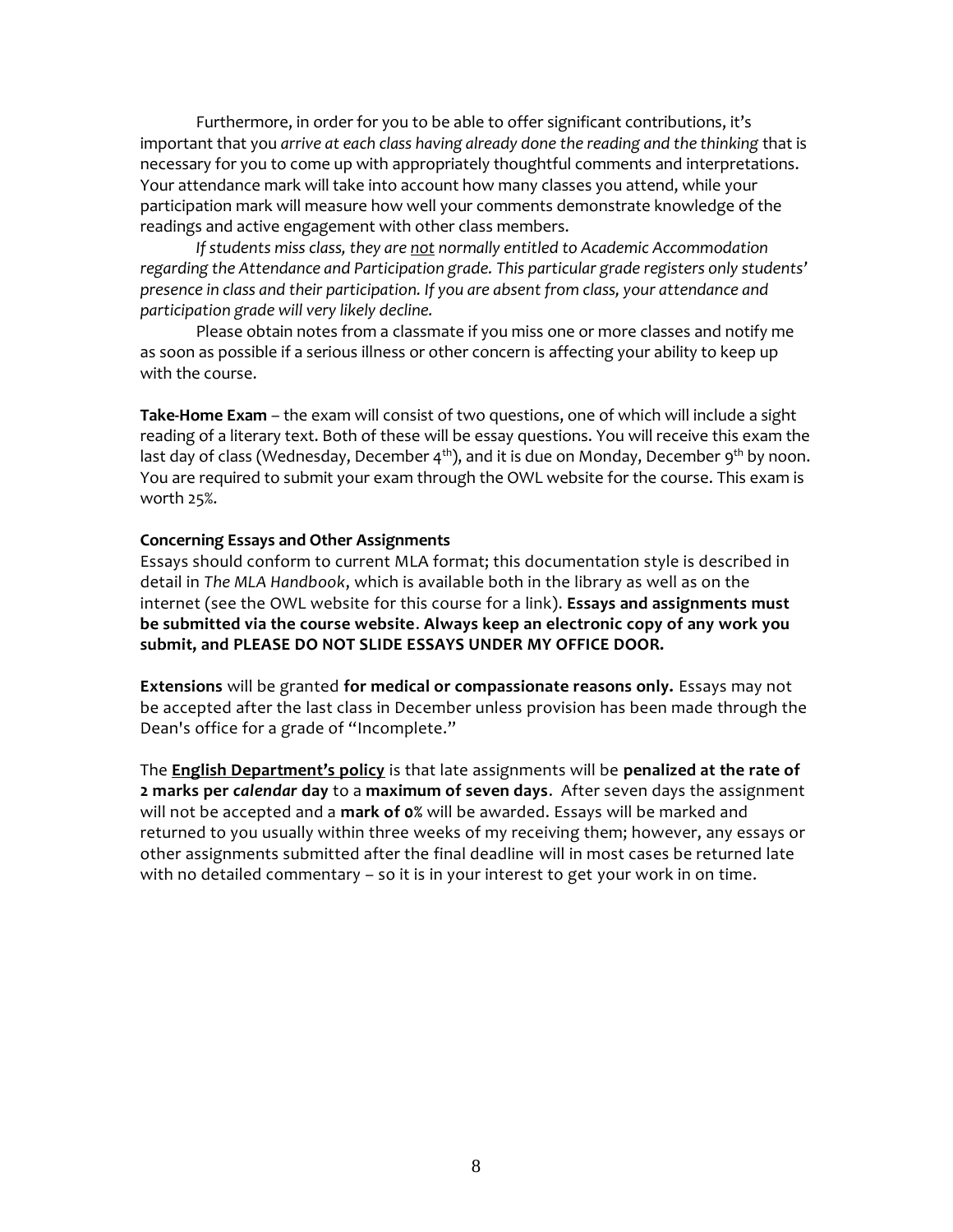

# **Appendix to Course Outlines: Academic Policies & Regulations 2019/2020**

#### **Prerequisite and Antirequisite Information**

Students are responsible for ensuring that they have successfully completed all course prerequisites and that they have not completed any course antirequisites. Unless you have either the requisites for this course or written special permission from your Dean to enrol in it without them, you may be removed from this course and it will be deleted from your record. If you enrol in this course despite having already taken an antirequisite you may be removed from this course and it will be deleted from your record. Removals for these reasons may not be appealed. You will receive no adjustment to your fees in the event that you are dropped from a course for failing to have the necessary prerequisites or for having already taken the antirequisites.

#### **Conduct of Students in Classes, Lectures, and Seminars**

Membership in the community of Huron University College and Western University implies acceptance by every student of the principle of respect for the rights, responsibilities, dignity and well-being of others and a readiness to support an environment conducive to the intellectual and personal growth of all who study, work and live within it. Upon registration, students assume the responsibilities that such registration entails. The academic and social privileges granted to each student are conditional upon the fulfillment of these responsibilities.

In the classroom, students are expected to behave in a manner that supports the learning environment of others. Students can avoid any unnecessary disruption of the class by arriving in sufficient time to be seated and ready for the start of the class, by remaining silent while the professor is speaking or another student has the floor, and by taking care of personal needs prior to the start of class. If a student is late, or knows that he/she will have to leave class early, be courteous: sit in an aisle seat and enter and leave quietly.

Please see the Code of Student Conduct at: [www.huronuc.on.ca/sites/default/files/pdfs/Code%20of%20Student%20Conduct.pdf.](http://www.huronuc.on.ca/sites/default/files/pdfs/Code%20of%20Student%20Conduct.pdf)

#### **Technology**

It is not appropriate to use technology (such as, but not limited to, laptops, cell phones) in the classroom for non-classroom activities. Such activity is disruptive and is distracting to other students and to the instructor, and can inhibit learning. Students are expected to respect the classroom environment and to refrain from inappropriate use of technology and other electronic devices in class.

#### **Attendance Regulations for Examinations**

A student is entitled to be examined in courses in which registration is maintained, subject to the following limitations: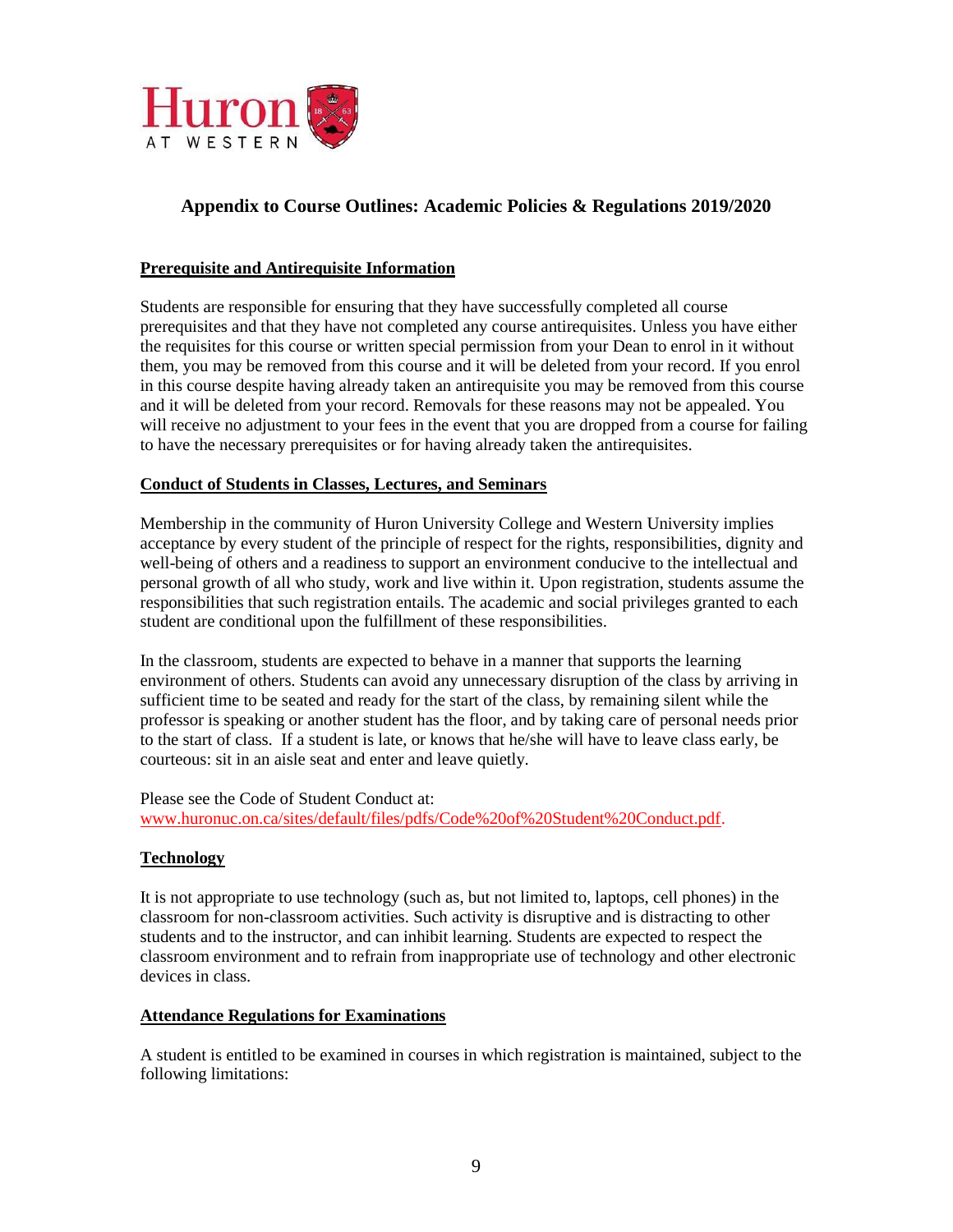1) A student may be debarred from writing the final examination for failure to maintain satisfactory academic standing throughout the year.

2) Any student who, in the opinion of the instructor, is absent too frequently from class or laboratory periods in any course will be reported to the Dean of the Faculty offering the course (after due warning has been given). On the recommendation of the Department concerned, and with the permission of the Dean of that Faculty, the student will be debarred from taking the regular examination in the course. The Dean of the Faculty offering the course will communicate that decision to the Dean of the Faculty of registration.

**Short Absences**: If you miss a class due to a minor illness or other problems, check your course outline for information regarding attendance requirements and make sure you are not missing a test or assignment. Cover any readings and arrange to borrow notes from a classmate. Contact the course instructor if you have any questions.

**Extended Absences**: If you have an extended absence, you should contact the course instructor and an Academic Advisor. Your course instructor and Academic Advisor can discuss ways for you to catch up on missed work and arrange academic accommodations, if appropriate and warranted.

It is important to note that the Academic Dean may refuse permission to write the final examination in a course if the student has failed to maintain satisfactory academic standing throughout the year or for too frequent absence from the class or laboratory.

Please see the policy on Attendance Regulations for Examinations here: [https://www.uwo.ca/univsec/pdf/academic\\_policies/exam/attendance.pdf.](https://www.uwo.ca/univsec/pdf/academic_policies/exam/attendance.pdf)

# **Class Cancellations**

In the event of a cancellation of class, every effort will be made to post all relevant information on the OWL class site at: [https://owl.uwo.ca/portal,](https://owl.uwo.ca/portal) and on the Huron website at [www.huronuc.on.ca/about/accessibility](http://www.huronuc.on.ca/about/accessibility) .

#### **Academic Student Support Services**

For advice on course selections, degree requirements, and for assistance with requests for medical accommodation, students should email an Academic Advisor in Huron's Student Support Services a[t huronsss@uwo.ca.](mailto:huronsss@uwo.ca) An outline of the range of services offered is found on the Huron website at: [www.huronuc.ca/student-life-campus/student-services/academic-advising.](http://www.huronuc.ca/student-life-campus/student-services/academic-advising)

Department Chairs and Program Directors and Coordinators are also able to answer questions about their individual programs. Their contact information can be found on the Huron website at: [www.huronuc.ca/student-life-campus/art-social-science](http://www.huronuc.ca/student-life-campus/art-social-science) and at [www.huronuc.ca/student-life-campus/management-and-organizational-studies](http://www.huronuc.ca/student-life-campus/management-and-organizational-studies) .

# **Adding / Dropping Courses**

If you think that you are too far behind to catch up or that your work load is not manageable, you should consult your Academic Advisor. If you consider reducing your workload by dropping one or more courses, this must be done by the appropriate deadlines. Please refer to the Huron website, [huronuc.ca/student-life-campus/student-services/academic-advising](https://huronuc.ca/student-life-campus/student-services/academic-advising) or review the list of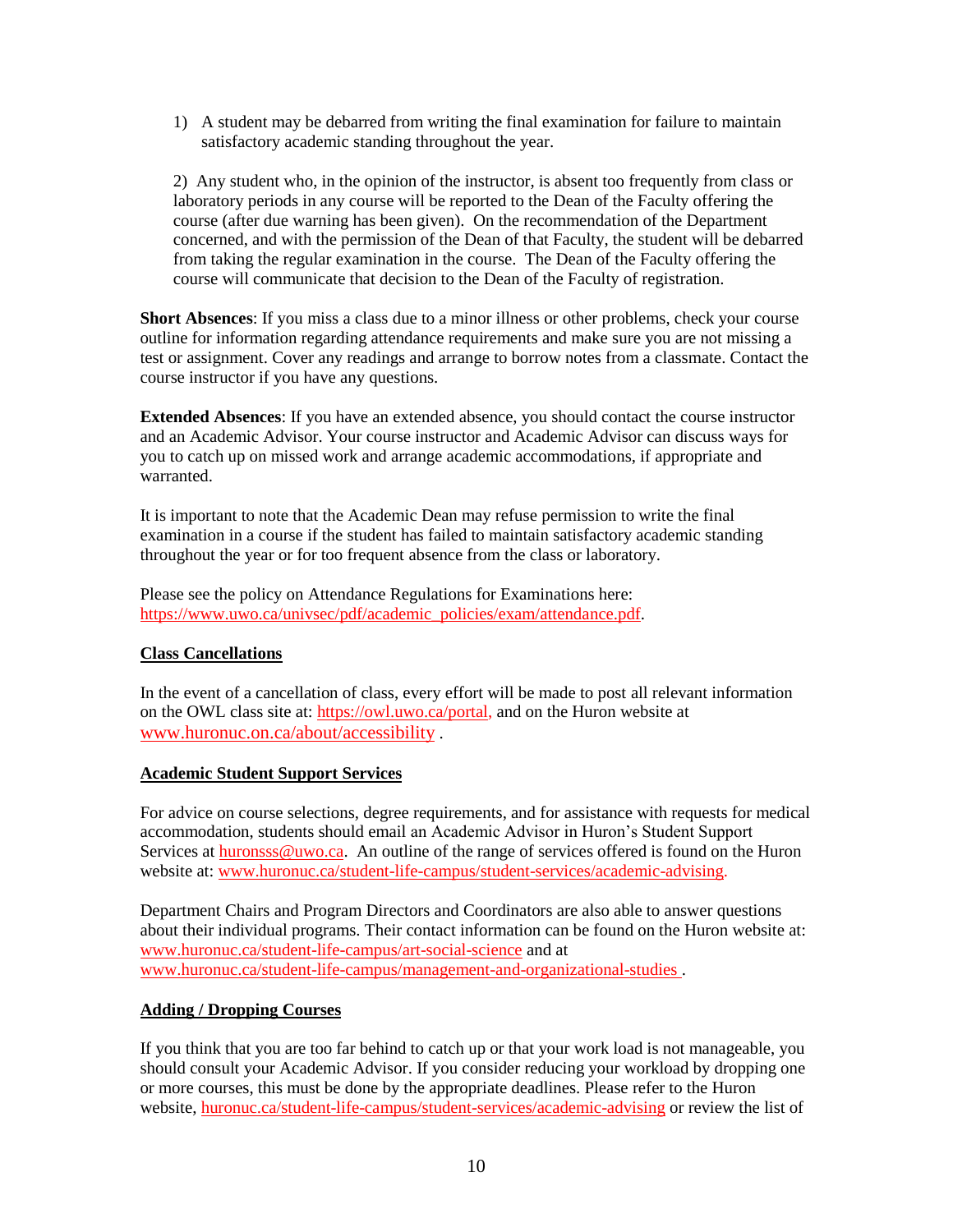official Sessional Dates on the Academic Calendar, available here: [http://www.westerncalendar.uwo.ca/SessionalDates.cfm.](http://www.westerncalendar.uwo.ca/SessionalDates.cfm)

You should consult with the course instructor and the Academic Advisor who can help you consider alternatives to dropping one or more courses. Note that dropping a course may affect OSAP and/or Scholarship/Bursary eligibility.

### **Mental Health & Wellness Support at Huron and at Western**

Students who are stressed, emotionally distressed or in mental health crisis please refer to: [huronuc.ca/student-life-campus/student-services/health-wellness](https://huronuc.ca/student-life-campus/student-services/health-wellness) for a complete list of options about how to obtain help, or email [Huronwellness@huron.uwo.ca](mailto:Huronwellness@huron.uwo.ca) to access your wellness staff directly.

Additional supports for Health and Wellness may be found and accessed at Western through [www.uwo.ca/uwocom/mentalhealth/.](http://www.uwo.ca/uwocom/mentalhealth/)

Huron is committed to providing a safe, welcoming campus for students, staff and faculty by providing confidential assistance to those who have personal safety concerns. Providing a safe and welcoming campus for students, staff and faculty is one of Huron's top priorities.

The Student Emergency Response Team (SERT) provides medical response to 9-1-1 calls on Main, Brescia and Huron campuses which operates 24 hours a day, 7 days a week during the academic year. SERT is dispatched through the campus community Police Service (CCPS) to any medical emergency on campus at (519) 661-3300. For more information about SERT please visit: [sert.uwo.ca/about-sert/about-sert/.](https://sert.uwo.ca/about-sert/about-sert/)

#### **Statement on Academic Integrity**

The International Centre for Academic Integrity defines academic integrity as "a commitment, even in the face of adversity, to five fundamental values: honesty, trust, fairness, respect, and responsibility. From these values flow principles of behaviour that enable academic communities to translate ideals to action." (CAI Fundamental Values Project, 1999).

A lack of academic integrity is indicated by such behaviours as the following:

- Cheating on tests;
- Fraudulent submissions online;
- Plagiarism in papers submitted (including failure to cite and piecing together unattributed sources);
- Unauthorized resubmission of course work to a different course;
- Helping someone else cheat;
- Unauthorized collaboration;
- Fabrication of results or sources;
- Purchasing work and representing it as one's own.

#### **Academic Integrity: Importance and Impact**

Being at university means engaging with a variety of communities in the pursuit and sharing of knowledge and understanding in ways that are clear, respectful, efficient, and productive. University communities have established norms of academic integrity to ensure responsible, honest, and ethical behavior in the academic work of the university, which is best done when sources of ideas are properly and fully acknowledged and when responsibility for ideas is fully and accurately represented.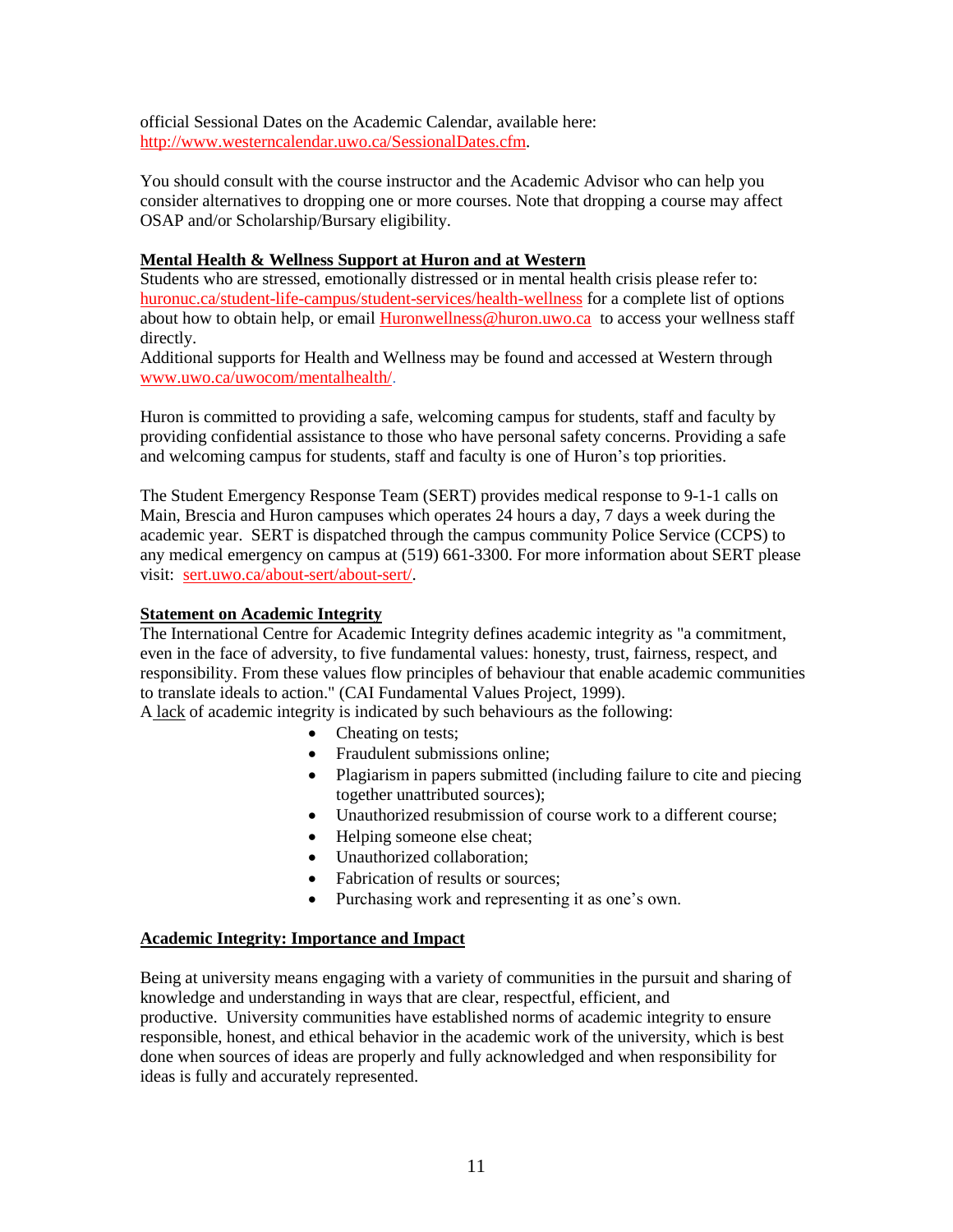In the academic sphere, unacknowledged use of another's work or ideas is not only an offence against the community of scholars and an obstacle to academic productivity. It may also be understood as fraud and may constitute an infringement of legal copyright.

A university is a place for fulfilling one's potential and challenging oneself, and this means rising to challenges rather than finding ways around them. The achievements in an individual's university studies can only be fairly evaluated quantitatively through true and honest representation of the actual learning done by the student. Equity in assessment for all students is ensured through fair representation of the efforts by each.

Acting with integrity at university constitutes a good set of practices for maintaining integrity in later life. Offences against academic integrity are therefore taken very seriously as part of the university's work in preparing students to serve, lead, and innovate in the world at large.

A university degree is a significant investment of an individual's, and the public's, time, energies, and resources in the future, and habits of academic integrity protect that investment by preserving the university's reputation and ensuring public confidence in higher education.

**Students found guilty of plagiarism will suffer consequences ranging from a grade reduction to failure in the course to expulsion from the university. In addition, a formal letter documenting the offence will be filed in the Dean's Office, and this record of the offence will be retained in the Dean's Office for the duration of the student's academic career at Huron University College.**

#### **Statement on Academic Offences**

Scholastic offences are taken seriously and students are directed to read the appropriate policy, specifically, the definition of what constitutes a Scholastic Offence, as per the Academic Calendar:

[http://www.westerncalendar.uwo.ca/PolicyPages.cfm?PolicyCategoryID=1&Command=showCat](http://www.westerncalendar.uwo.ca/PolicyPages.cfm?PolicyCategoryID=1&Command=showCategory&SelectedCalendar=Live&ArchiveID=#SubHeading_189) [egory&SelectedCalendar=Live&ArchiveID=#SubHeading\\_189](http://www.westerncalendar.uwo.ca/PolicyPages.cfm?PolicyCategoryID=1&Command=showCategory&SelectedCalendar=Live&ArchiveID=#SubHeading_189) .

#### **Turnitin.com**

All required papers may be subject to submission for textual similarity review to the commercial plagiarism detection software under license to the University for a detection of plagiarism. All papers submitted for such checking will be included as source documents in the reference database for the purpose of detecting plagiarism of papers subsequently submitted to the system. Use of the service is subject to the licensing agreement, currently between Western University and Turnitin.com.

#### **Computer-Marked Tests/exams**

Computer-marked multiple-choice tests and/or exams may be subject to submission for similarity review by software that will check for unusual coincidences in answer patterns that may indicate cheating.

# **Clickers**

Personal Response Systems ("clickers") may be used in some classes. If clickers are to be used in a class, it is the responsibility of the student to ensure that the device is activated and functional. Students must see their instructor if they have any concerns about whether the clicker is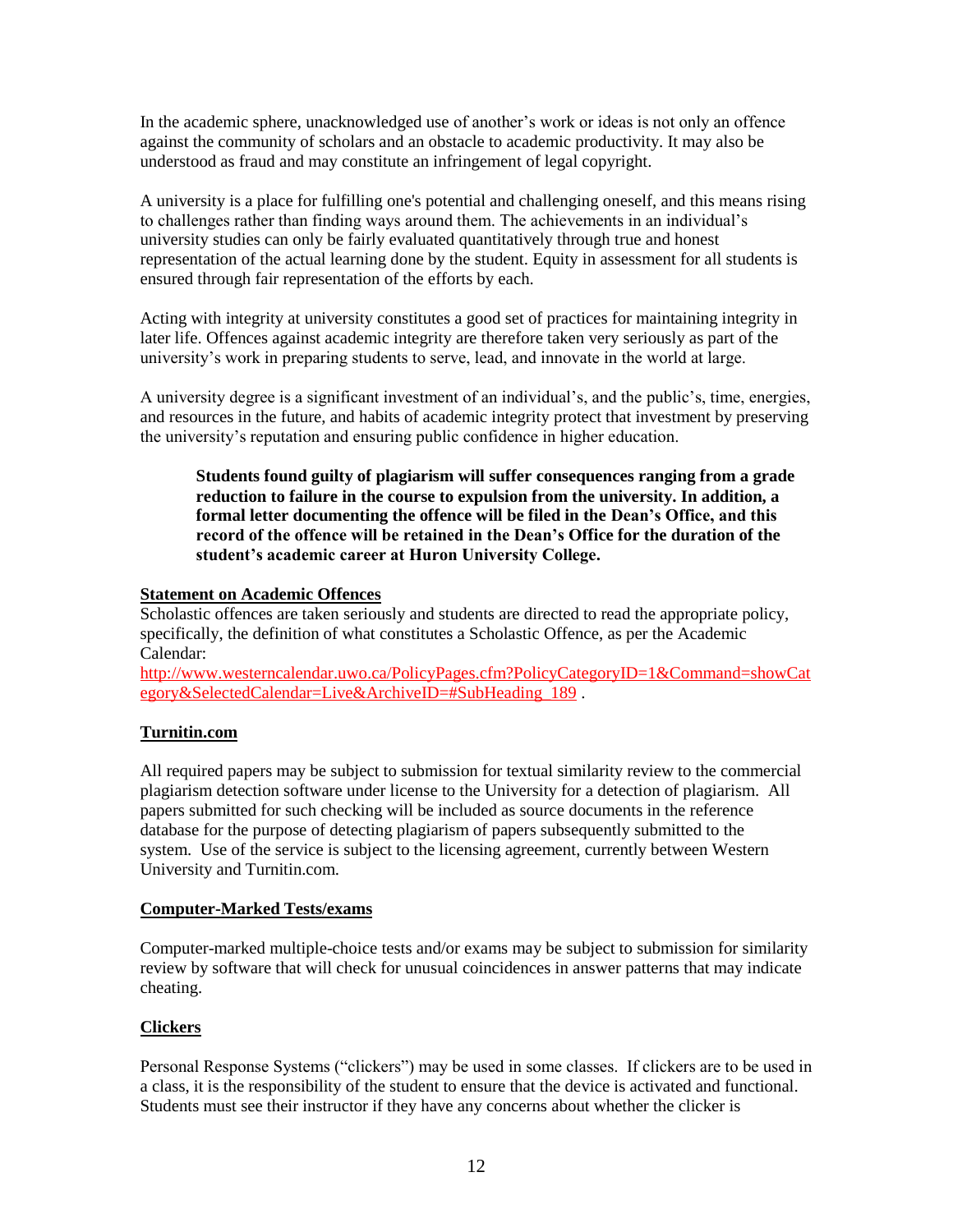malfunctioning. Students must use only their own clicker. If clicker records are used to compute a portion of the course grade:

- the use of somebody else's clicker in class constitutes a scholastic offence
- the possession of a clicker belonging to another student will be interpreted as an attempt to commit a scholastic offence.

#### **Policy on "Special" Accommodation**

Students who require **special** accommodation for tests and/or other course components must make the appropriate arrangements with the Student Development Centre (SDC). Further details concerning policies and procedures may be found at: <http://www.sdc.uwo.ca/ssd/index.html> .

#### **Policy on "Academic" Accommodation - Medical / Non-Medical Grounds**

Students who require academic accommodation for tests and/or other course components must make the appropriate arrangements with the Student Development Centre (SDC). Further details concerning policies and procedures may be found at: [http://www.sdc.uwo.ca/ssd/index.html.](http://www.sdc.uwo.ca/ssd/index.html)

### **(a) Medical Grounds for assignments** *worth 10% or more of final grade***: Go directly to Huron Support Services/ Academic Advising, or email [huronsss@uwo.ca](mailto:huronsss@uwo.ca)** .

#### University Senate policy, which can be found at,

[https://www.uwo.ca/univsec/pdf/academic\\_policies/appeals/accommodation\\_medical.pdf](https://www.uwo.ca/univsec/pdf/academic_policies/appeals/accommodation_medical.pdf) , requires that all student requests for accommodation on medical grounds for assignments worth 10% or more of the final grade be made directly to the academic advising office of the home faculty (for Huron students, the "home faculty" is Huron), with supporting documentation in the form (minimally) of the Senate-approved Student Medical Certificate found at: [https://www.uwo.ca/univsec/pdf/academic\\_policies/appeals/medicalform.pdf](https://www.uwo.ca/univsec/pdf/academic_policies/appeals/medicalform.pdf) .

The documentation is submitted in confidence and will not be shown to instructors. The advisors will contact the instructor when the medical documentation is received, and will outline the severity and duration of the medical challenge as expressed on the Student Medical Certificate and in any other supporting documentation. The student will be informed that the instructor has been notified of the presence of medical documentation, and will be instructed to work as quickly as possible with the instructor on an agreement for accommodation.

The instructor will not normally deny accommodation where appropriate medical documentation is in place and where the duration it describes aligns with the due date(s) of assignment(s). Before denying a request for accommodation on medical grounds, the instructor will consult with the Dean. The instructor's decision is appealable to the Dean.

#### **(b) Accommodation on Medical Grounds for assignments worth** *less than 10%* **of final grade: Consult Instructor Directly**

When seeking accommodation on medical grounds for assignments worth less than 10% of the final course grade, the student should contact the instructor directly. The student need only share broad outlines of the medical situation. The instructor **may** require the student to submit documentation to the academic advisors, in which case she or he will advise the student and inform the academic advisors to expect documentation. The instructor may not collect medical documentation. The advisors will contact the instructor when the medical documentation is received, and will outline the severity and duration of the medical challenge as expressed on the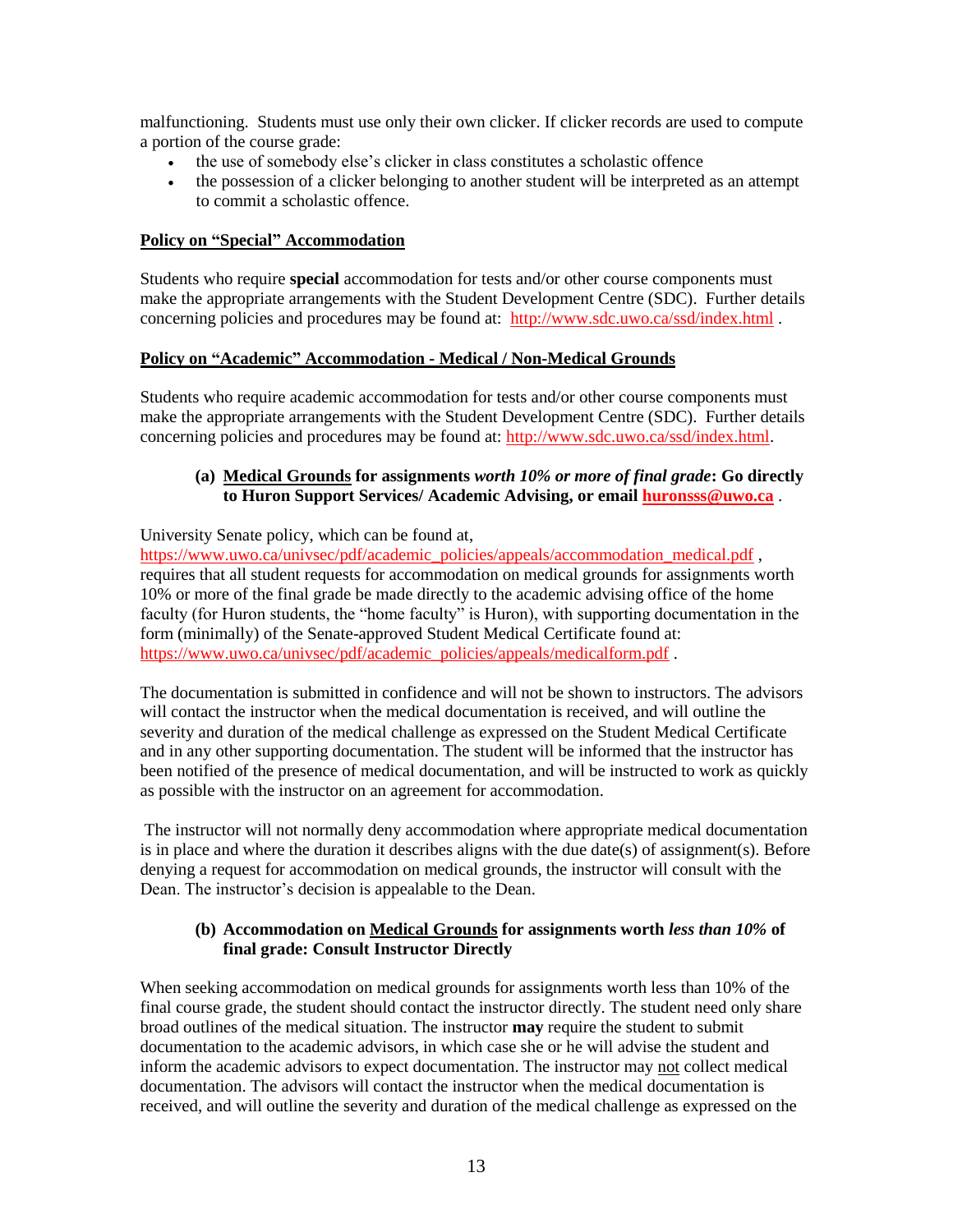Student Medical Certificate and in any other supporting documentation. The student will be informed that the instructor has been notified of the presence of medical documentation, and will be instructed to work as quickly as possible with the instructor on an agreement for accommodation.

The instructor will not normally deny accommodation where appropriate medical documentation is in place and where the duration it describes aligns with the due date(s) of assignment(s). Before denying a request for accommodation on medical grounds, the instructor will consult with the Dean. The instructor's decision is appealable to the Dean.

### **(c) Non-Medical Grounds: Consult your Instructor directly.**

Where the grounds for seeking accommodation are not medical, the student should contact the instructor directly. Late penalties may apply at the discretion of the instructor. Apart from the exception noted below, academic advisors will not be involved in the process of accommodation for non-medical reasons.

Where a student seeks accommodation on non-medical grounds where confidentiality is a concern, the student should approach an academic advisor with any documentation available. The advisors will contact the instructor after the student's request is received, and will outline the severity and duration of the challenge without breaching confidence. The student will be informed that the instructor has been notified that significant circumstances are affecting or have affected the student's ability to complete work, and the student will be instructed to work as quickly as possible with the instructor on an agreement for accommodation. Before denying a request for accommodation where documentation has been submitted to an academic advisor, the instructor will consult with the Dean. The instructor's decision is appealable to the Dean.

#### **Requests for Academic Consideration Using the Self-Reported Absence Form**

The full Policy on Academic Consideration for student Absences – Undergraduate Students in First Entry Programs is available at: [https://www.uwo.ca/univsec/pdf/academic\\_policies/appeals/Academic\\_Consideration\\_for\\_absenc](https://www.uwo.ca/univsec/pdf/academic_policies/appeals/Academic_Consideration_for_absences.pdf) [es.pdf](https://www.uwo.ca/univsec/pdf/academic_policies/appeals/Academic_Consideration_for_absences.pdf) .

Students who experience an unexpected illness or injury or an extenuating circumstance (48 hours or less) that is sufficiently severe to temporarily render them unable to meet academic requirements (e.g., attending lectures or labs, writing tests or midterm exams, completing and submitting assignments, participating in presentations) should self-declare using the online Self-Reported Absence portal. This option should be used in situations where the student expects to resume academic responsibilities within 48 hours or less.

The following conditions are in place for self-reporting of medical or extenuating circumstances:

**a**. students will be allowed **a maximum of two self-reported absences** between September and April and one self-reported absence between May and August;

**b**. any absences in excess of the number designated in clause a above, regardless of duration, will require students to present a **Student Medical Certificate (SMC**), signed by a licensed medical or mental health practitioner, detailing the duration and severity of illness, or appropriate documentation supporting extenuating circumstances to the Academic Counselling unit in their Faculty of registration no later than two business days